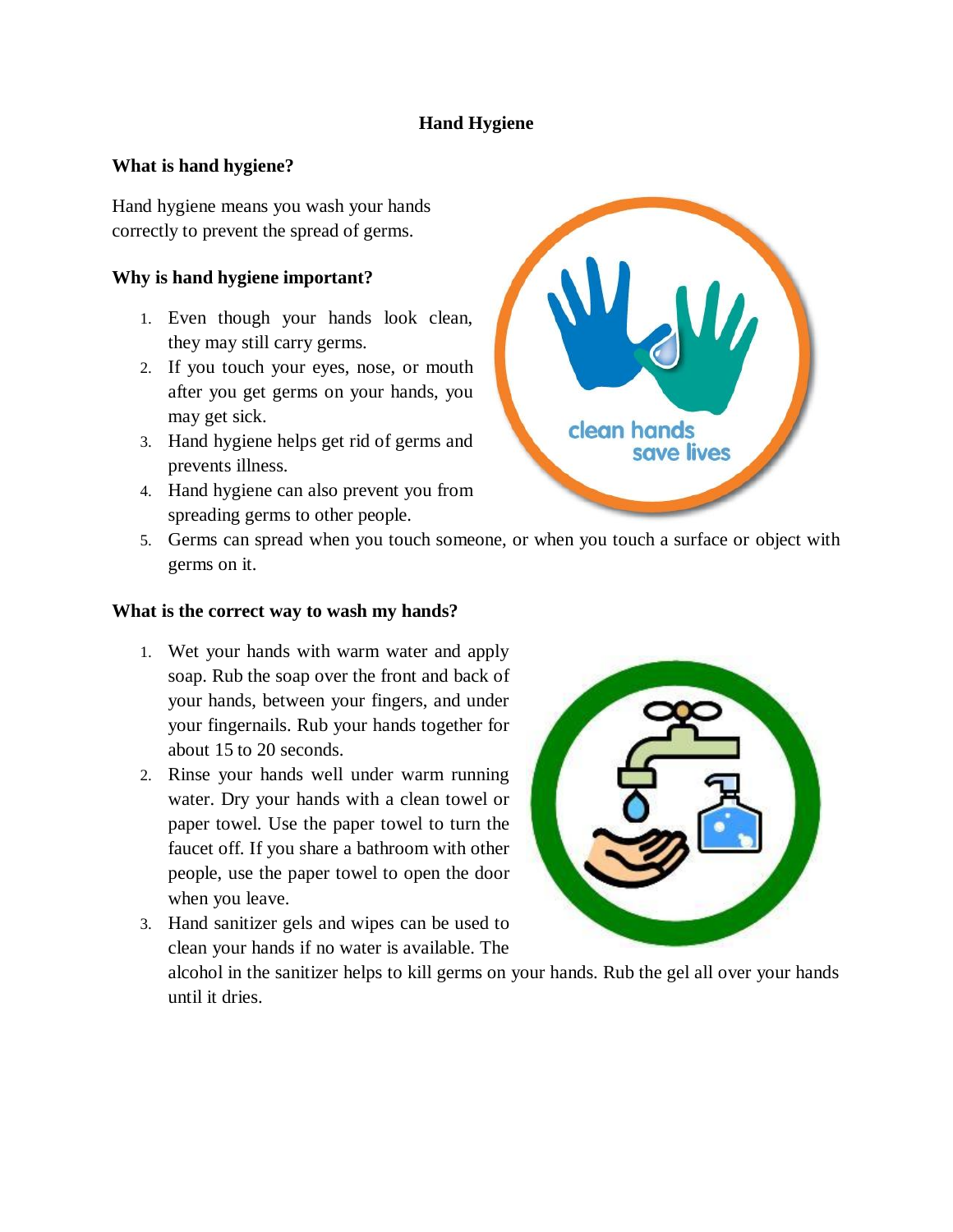

#### **What should you do if you don't have soap and clean, running water?**

Washing hands with soap and water is the best way to reduce the number of microbes on them in most situations. If soap and water are not available, use an alcohol-based hand sanitizer that contains at least 60% alcohol. Alcohol-based hand sanitizers can quickly reduce the number of microbes on hands in some situations, but sanitizers do not eliminate all types of germs.